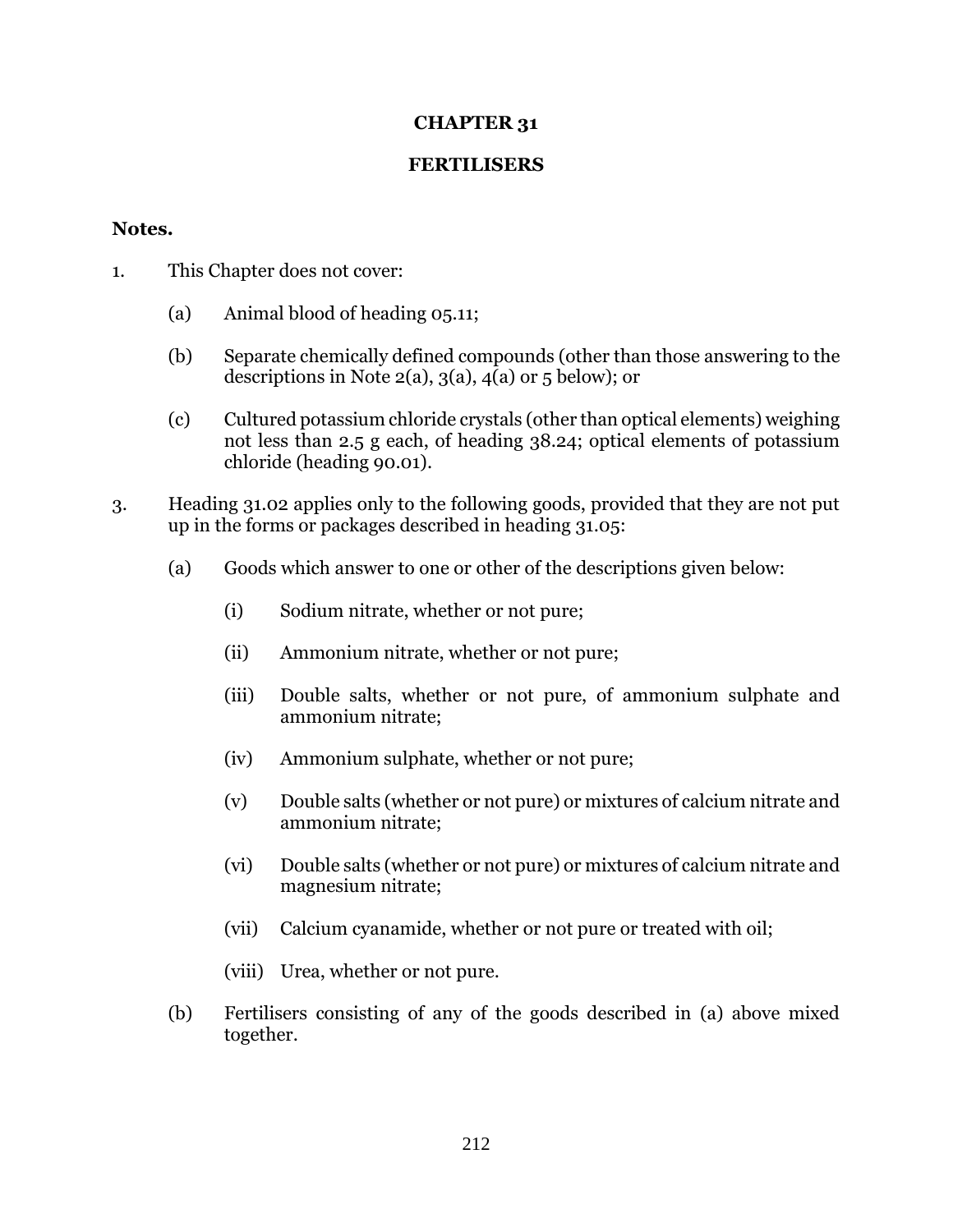- (c) Fertilisers consisting of ammonium chloride or of any of the goods described in (a) or (b) above mixed with chalk, gypsum or other inorganic non-fertilising substances.
- (d) Liquid fertilisers consisting of the goods of subparagraph (a)(ii) or (viii) above, or of mixtures of those goods, in an aqueous or ammoniacal solution.
- 4. Heading 31.03 applies only to the following goods, provided that they are not put up in the forms or packages described in heading 31.05:
	- (a) Goods which answer to one or other of the descriptions given below:
		- (i) Basic slag;
		- (ii) Natural phosphates of heading 25.10, calcined or further heat-treated than for the removal of impurities;
		- (iii) Superphosphates (single, double or triple);
		- (iv) Calcium hydrogenorthophosphate containing not less than 0.2% by weight of fluorine calculated on the dry anhydrous product.
	- (b) Fertilisers consisting of any of the goods described in (a) above mixed together, but with no account being taken of the fluorine content limit.
	- (c) Fertilisers consisting of any of the goods described in (a) or (b) above, but with no account being taken of the fluorine content limit, mixed with chalk, gypsum or other inorganic non-fertilising substances.
- 5. Heading 31.04 applies only to the following goods, provided that they are not put up in the forms or packages described in heading 31.05:
	- (a) Goods which answer to one or other of the descriptions given below:
		- (i) Crude natural potassium salts (for example, carnallite, kainite and sylvite);
		- (ii) Potassium chloride, whether or not pure, except as provided in Note 1(c) above;
		- (iii) Potassium sulphate, whether or not pure;
		- (iv) Magnesium potassium sulphate, whether or not pure.
	- (b) Fertilisers consisting of any of the goods described in (a) above mixed together.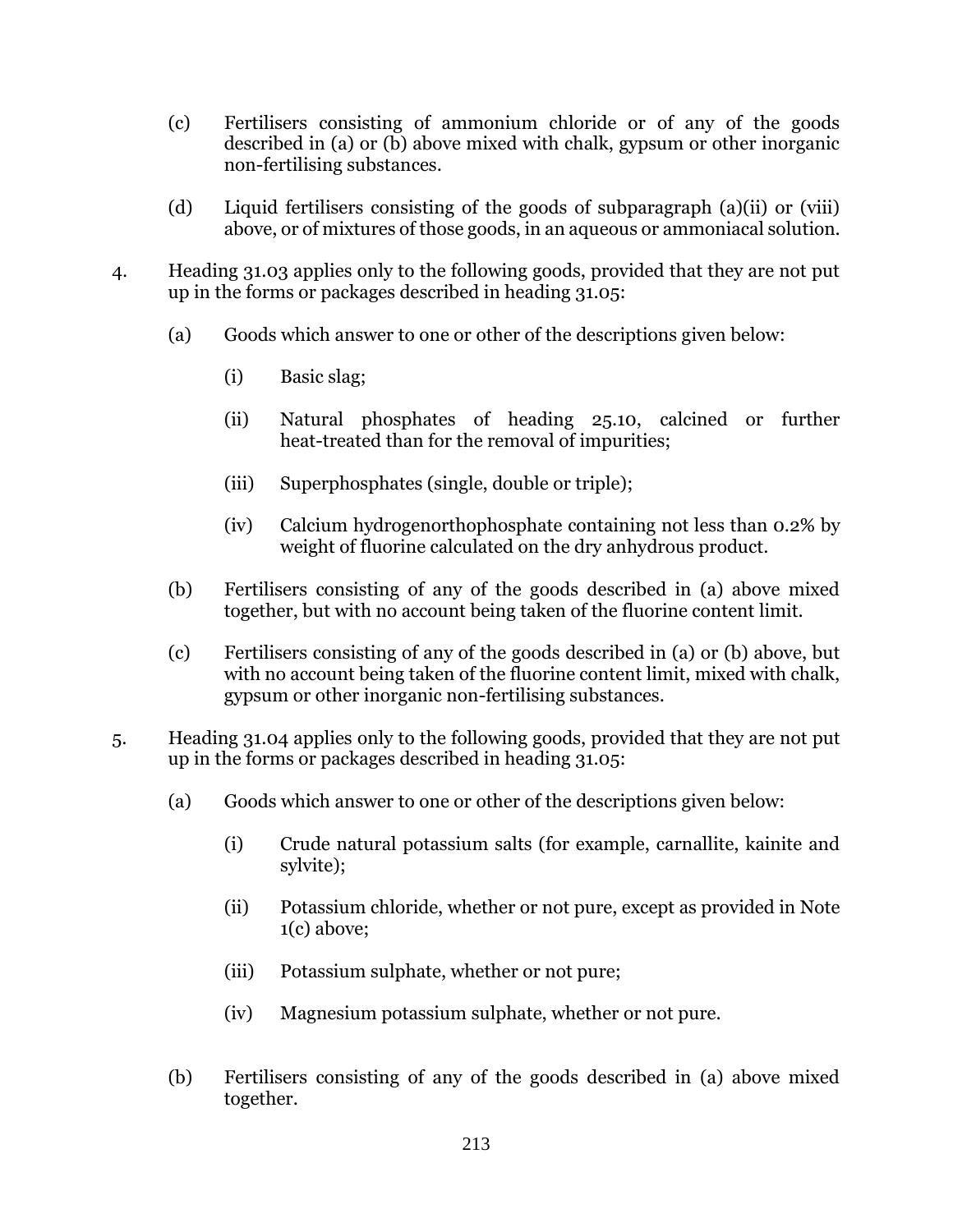- 5. Ammonium dihydrogenorthophosphate (monoammonium phosphate) and diammonium hydrogenorthophosphate (diammonium phosphate), whether or not pure, and intermixtures thereof, are to be classified in heading 31.05.
- 6. For the purposes of heading 31.05, the term "other fertilisers" applies only to products of a kind used as fertilisers and containing, as an essential constituent, at least one of the fertilising elements nitrogen, phosphorus or potassium.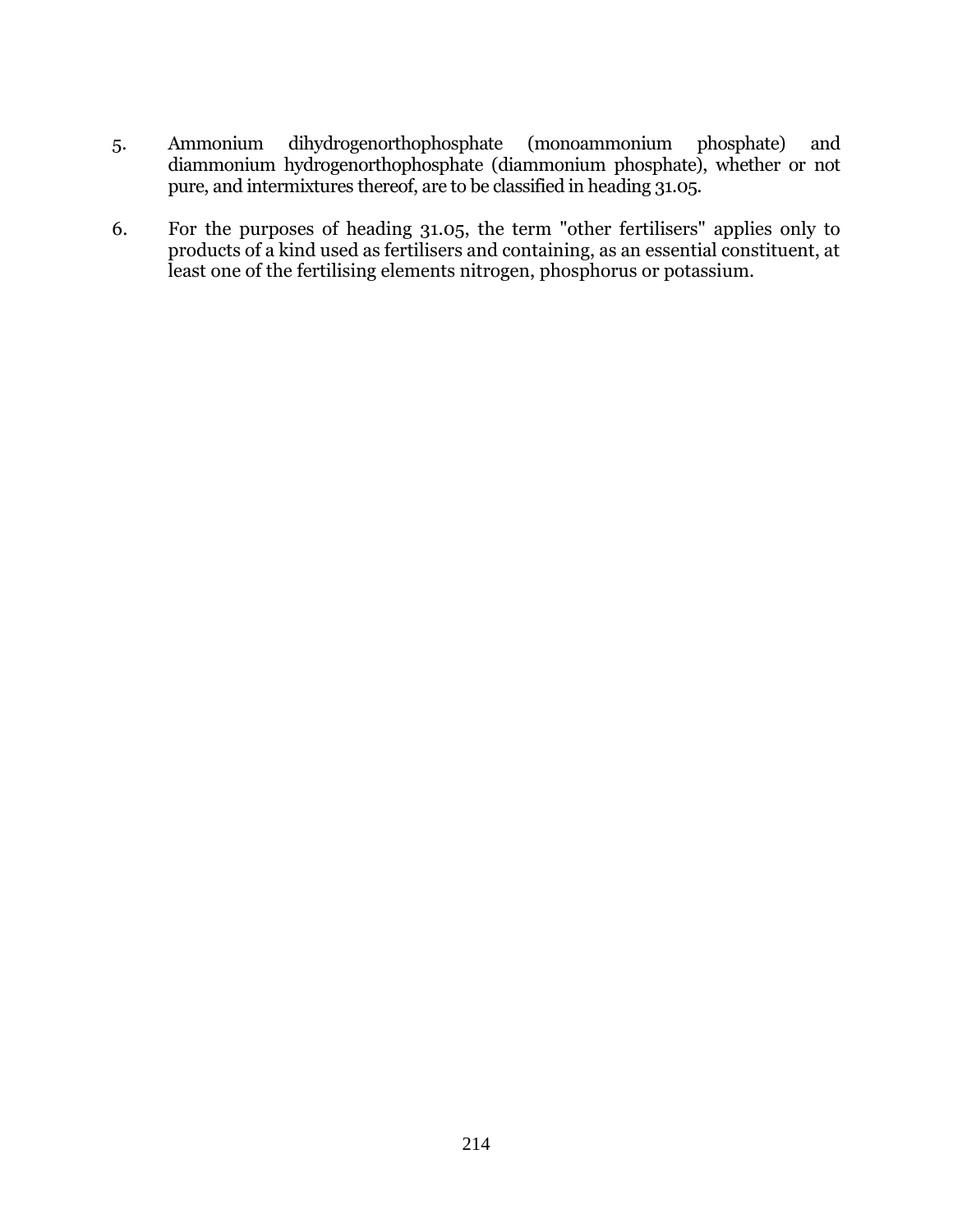| <b>HS</b>  | <b>CET</b> | PR1 | <b>DESCRIPTION OF GOODS</b>                                                                                                                                                                                                                                    | <b>DUTY</b><br><b>RATE</b> | <b>UNIT(S)</b>  | <b>SITC</b><br><b>REV4</b> |  |  |  |
|------------|------------|-----|----------------------------------------------------------------------------------------------------------------------------------------------------------------------------------------------------------------------------------------------------------------|----------------------------|-----------------|----------------------------|--|--|--|
| 3101.00    | 00         |     | Animal or vegetable fertilizers, whether or not mixed<br>together or chemically treated; fertilizers produced by<br>the mixing or chemical treatment of animal or<br>vegetable products.                                                                       | Free                       | kg              | 272.1                      |  |  |  |
| 31.02      |            |     | Mineral or chemical fertilizers, nitrogenous.                                                                                                                                                                                                                  |                            |                 |                            |  |  |  |
| 3102.10    | 00         |     | - Urea, whether of not in aqueous solution                                                                                                                                                                                                                     | 10%                        | kg              | 562.16                     |  |  |  |
| 3102.20    |            |     | - Ammonium sulphate; double salts and mixtures of<br>ammonium sulphate and Ammonium nitrate:                                                                                                                                                                   |                            |                 |                            |  |  |  |
| 3102.21    | 00         |     | - - Ammonium sulphate                                                                                                                                                                                                                                          | Free                       | kg              | 562.13                     |  |  |  |
| 3102.29    | 00         |     | - - Other                                                                                                                                                                                                                                                      | Free                       | kg              | 562.12                     |  |  |  |
| 3102.30    | 00         |     | - Ammonium nitrate, whether or not in aqueous solution                                                                                                                                                                                                         | Free                       | kg              | 562.11                     |  |  |  |
| 3102.40    | 00         |     | - Mixtures of ammonium nitrate with calcium carbonate<br>or other inorganic non-fertilising substances                                                                                                                                                         | Free                       | kg              | 562.191                    |  |  |  |
| 3102.50    | 00         |     | - Sodium nitrate                                                                                                                                                                                                                                               | Free                       | kg              | 562.192                    |  |  |  |
| 3102.60    | 00         |     | - Double salts and mixtures of calcium nitrate and<br>ammonium nitrate                                                                                                                                                                                         | Free                       | kg              | 562.14                     |  |  |  |
| 3102.80    | 00         |     | - Mixtures of urea and ammonium nitrate in aqueous or<br>ammoniacal solution                                                                                                                                                                                   | Free                       | kg              | 562.17                     |  |  |  |
| 3102.90    | 00         |     | - Other, including mixtures not specified in the foregoing<br>sub headings:                                                                                                                                                                                    |                            |                 |                            |  |  |  |
| 3102.90    | 10         |     | - Other ammonium-based fertilizers                                                                                                                                                                                                                             | Free                       | kg              | 562.192                    |  |  |  |
| 3102.90    | 90         |     | - Other                                                                                                                                                                                                                                                        | Free                       | kg              | 562.199                    |  |  |  |
| 31.03      |            |     | Mineral or chemical fertilizers, phosphatic.                                                                                                                                                                                                                   |                            |                 |                            |  |  |  |
| 3103.10    |            |     | - Superphosphates                                                                                                                                                                                                                                              |                            |                 |                            |  |  |  |
| 3103.11    | 00         |     | -- Containing by weight 35% or more of diphosphorus<br>pentaoxide $(P_2O_5)$                                                                                                                                                                                   | Free                       | kg              | 562.22                     |  |  |  |
| 3103.19    | 00         |     | - - Other                                                                                                                                                                                                                                                      | Free                       | kg              | 562.22                     |  |  |  |
| 3103.90    | $00\,$     |     | - Other                                                                                                                                                                                                                                                        | Free                       | kg              | 562.29                     |  |  |  |
| 31.04      |            |     | Mineral or chemical fertilizers, potassic.                                                                                                                                                                                                                     |                            |                 |                            |  |  |  |
| 3104.20 00 |            |     | - Potassium chloride                                                                                                                                                                                                                                           | Free                       | kg              | 562.32                     |  |  |  |
| 3104.30    | $00\,$     |     | - Potassium sulphate                                                                                                                                                                                                                                           | Free                       | kg              | 562.33                     |  |  |  |
| 3104.90    | $00\,$     |     | - Other                                                                                                                                                                                                                                                        | Free                       | kg <sub>2</sub> | 562.39                     |  |  |  |
| 31.05      |            |     | Mineral or chemical fertilizers containing two or<br>three of the fertilizing elements nitrogen, phosphorus<br>and potassium; other fertilizers; goods of this Chapter<br>in tablets or similar forms or in packages of a gross<br>weight not exceeding 10 kg. |                            |                 |                            |  |  |  |
| 3105.10    | 00         |     | - Goods of this Chapter in tablets or similar forms or in                                                                                                                                                                                                      |                            |                 |                            |  |  |  |
|            |            |     | packages of a gross weight not exceeding 10 kg:                                                                                                                                                                                                                |                            |                 |                            |  |  |  |
| 3105.10    | 10         |     | --- Ammonium-based fertilizers                                                                                                                                                                                                                                 | Free                       | kg              | 562.961                    |  |  |  |
| 3105.10    | 90         |     | $--$ Other                                                                                                                                                                                                                                                     | Free                       | kg              | 562.969                    |  |  |  |
| 3105.20    | $00\,$     |     | - Mineral or chemical fertilizers containing the three<br>fertilizing elements nitrogen, phosphorus and potassium                                                                                                                                              | Free                       | kg              | 562.91                     |  |  |  |